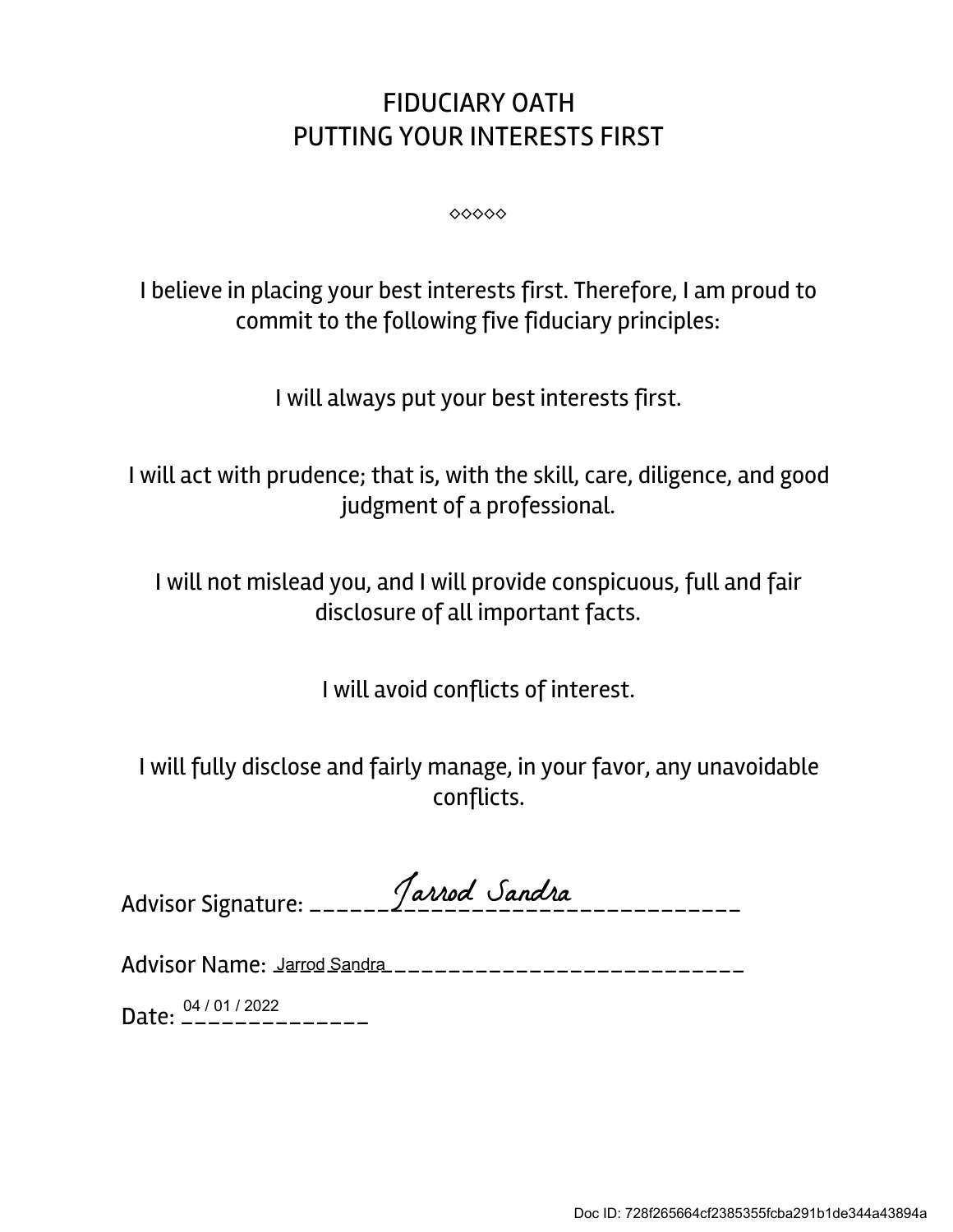## FEE-ONLY AGREEMENT

The definition of "fee-only" under NAPFA and the CFP Board is straightforward - if you can earn a commission by selling something in the financial services industry, you must disclose the commission and therefore cannot be fee-only. Any act of holding out as a fee-only advisor while ANY commissions are coming in constitutes a violation. NAPFA has allowed a 12-month transition, but the CFP Board does not.

Notably, the CFP Board expands this definition to include even the ability to earn a commission, including through a related party. So having a "separate" insurance agency relationship to which clients could be cross-referred, or a relationship with a broker-dealer, violates the fee-only requirement. Holding an insurance license is permitted as a fee-only advisor - as some states actually require an insurance license even just to give insurance advice - but being appointed with an insurance company to sell their products would violate the fee-only requirements. XYPN adopts the CFP definition of "fee-only."

Short term side hustle of real estate / insurance sales may seem attractive, but as Michael Kitces always reminds us: "never make long-term decisions based on short-term cash flow needs". If you need to work on a commissioned basis before making the transition to fee-only advising and XYPN that is your choice, but to be a member of XYPN and a fee-only advisor, the commissions have to end. Even just selling the rare one policy every few years is still a violation of being fee-only.

We at XYPN allow members to transition to fee-only, recognizing that some people may have had insurance or other commission-based relationships in the past, and that it takes time to transition. We allow for a 12 month transition.

## As such, upon joining XYPN, Members:

- 1) Must not sell any new products immediately as of joining (member requirement)
- 2) Must eliminate all trails within 12 months (member requirement)
- 3) Must not hold out as fee-only at ANY POINT (including during the 12 month period) while still receiving trails
- 4) Cannot be listed on the XYPN website as an XYPN advisor while still receiving ANY trails

If you decide to sell real estate or insurance during your tenure with XYPN, you will need to leave XYPN, NAPFA and notify the CFP Board. If you're under a 12 month contract with us, you agree to buyout the remaining portion of the contract.

Advisor Signature: \_\_\_\_\_\_\_\_\_\_\_\_\_\_\_\_\_\_\_\_\_\_\_\_\_\_\_ Date: \_\_\_\_\_\_\_\_\_\_\_\_\_\_\_\_\_\_\_\_\_\_\_\_\_ 04 / 01 / 2022